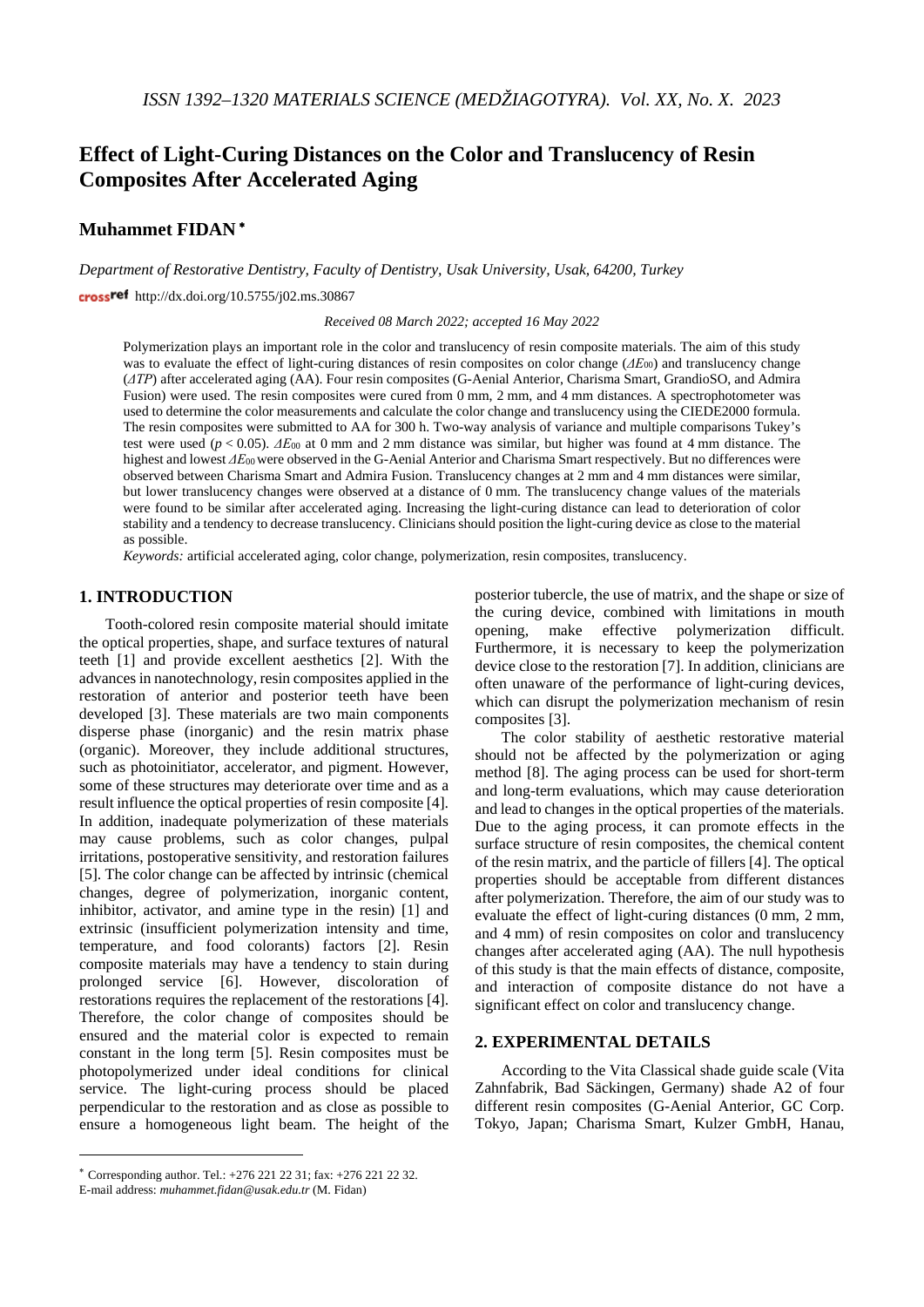Germany; GrandioSO, Voco, Cuxhaven, Germany; and Admira Fusion, Voco, Cuxhaven, Germany) were used (Table 1). A Teflon mold (8 mm diameter and 2 mm thickness) was used to prepare the disc-shaped specimens of the resin composites. The resin materials were placed into holes, and a Mylar strip was placed over the top surfaces. The resin composites were cured with a light-emitting diode (Woodpecker LED.E (P), Woodpeckers Med. Inst. Co., Guilin, China) curing light at 1200 mW/cm2 for 40 s directly over Mylar strips from distances of 0 mm, 2 mm, and 4 mm. Thirty disc-shaped specimens were prepared for each composite group. All the specimens were stored at 37 °C for 24 h in distilled water.

#### **2.1. Color change measurements**

The initial color measurements were performed using a spectrophotometer (Lovibond RT Series, Tintometer Group, Lovibond House, UK) on a white background. The color differences were computed using the CIEDE2000(1:1:1) Eq. 1 [9, 10]:

$$
\Delta E_{\text{oo}} = \left[ \left( \frac{\Delta L'}{K_L S_L} \right)^2 + \left( \frac{\Delta C'}{K_C S_C} \right)^2 + \left( \frac{\Delta H'}{K_H S_H} \right)^2 + R_T \left( \frac{\Delta C'}{K_C S_C} \right) \left( \frac{\Delta H'}{K_H S_H} \right) \right]^{\frac{1}{2}}
$$
\n
$$
(1)
$$

where *ΔL*′, *ΔC*′, and *ΔH*′ are the change in lightness, chroma, and hue, respectively, between two samples. The relationship between the variations of chroma and hue in the blue region is defined by the rotation function  $(R<sub>T</sub>)$ . The weighting functions of lightness, chroma, and hue are denoted by  $S_L$ ,  $S_C$ , and  $S_H$ , respectively.  $K_L$ ,  $K_C$ , and  $K_H$  are the parametric factors of set 1 in this study [11].

#### **2.2. Translucency parameter (TP)**

The initial color measurements were obtained using a spectrophotometer (Lovibond RT Series, Tintometer®) Group, Lovibond House, UK) on a black and white backgrounds. *TP*<sub>00</sub> was calculated using the CIEDE2000(1:1:1) color differences Eq. 2 [12]:

$$
TP_{00} = \left[ \left( \frac{L'_{B} - L'_{W}}{K_{L} S_{L}} \right)^{2} + \left( \frac{C'_{B} - C'_{W}}{K_{C} S_{C}} \right)^{2} + \left( \frac{H'_{B} - H'_{W}}{K_{H} S_{H}} \right)^{2} + R_{T} \left( \frac{C'_{B} - C'_{W}}{K_{C} S_{C}} \right) \left( \frac{H'_{B} - H'_{W}}{K_{H} S_{H}} \right) \right]^{1/2}
$$
(2)

Subscripts "*B*" and "*W*" (specified in the formula) correspond to black and white backgrounds, respectively.  $(L_{\rm B}' - L_{\rm W})$ ,  $(C_{\rm B}' - C_{\rm W})$ , and  $(H_{\rm B}' - H_{\rm W})$  denote the changes in lightness, chroma, and hue on black and white backgrounds, respectively. The relationship between the variations of chroma and hue in the blue region is defined by the rotation function  $(R<sub>T</sub>)$ . The weighting functions of lightness, chroma, and hue are denoted by  $S_L$ ,  $S_C$ , and  $S_H$ , respectively.  $K_L$ ,  $K_C$ , and  $K_H$  are the parametric factors set 1 in this study [12].

After initial measurements, all specimens were aged for 300 h and  $150 \text{ kJ/m}^2$  in an accelerated aging chamber (Atlas ci 4000; Atlas Electronic Devices Co., Mount Prospect, Il, USA) [13]. The aging procedure was performed as stated in the previous study [14]. The aging process was as follows: 60 minutes in the dark with back water spray; 40 minutes under illumination; 20 minutes under illumination water spray; and 60 minutes under illumination. The temperature of the back panel was maintained at  $38 \pm 2$  °C in the dark and  $70 \pm 3$  °C under illumination. The dry-bulb temperature was  $38 \pm 2$  °C in the dark and  $47 \pm 3$  °C under illumination. Relative humidity was maintained at  $95 \pm 5$  % in the dark and  $50 \pm 5$  % under illumination. After the AA procedure, the procedures for measuring color change, *TP*, and hardness were repeated.

| Composite (A2)<br>Material/Manufacturer                                                                                                                                                                                                                                                                 | Composite Type*                  | Component                                                                                                                                                                           | Inorganic filler<br>concentration:<br>weight $%$ – volume $%$ | Lot     |  |  |
|---------------------------------------------------------------------------------------------------------------------------------------------------------------------------------------------------------------------------------------------------------------------------------------------------------|----------------------------------|-------------------------------------------------------------------------------------------------------------------------------------------------------------------------------------|---------------------------------------------------------------|---------|--|--|
| G-Aenial Anterior (GC<br>Corp, Tokyo, Japan)                                                                                                                                                                                                                                                            | Micro-hybrid<br>composite        | Resin matrix: UDMA, dimetacrilat co-<br>monomers<br>Filler: pre-polymerise organic filler,<br>silica, strontium, lanthanoid florid,<br>fumed silica $(0.1 - 17 \,\mu m)$            | $76 \% - 63 \%$                                               | 190603B |  |  |
| Charisma Smart (Kulzer<br>GmbH, Hanau,<br>Germany)                                                                                                                                                                                                                                                      | Submicron-hybrid<br>composite    | Resin matrix: Bis-EMA, HEDMA,<br><b>TEGDMA</b><br>Filler: barium aluminum fluoride glass<br>filler of $0.02 - 2 \mu m$ , pyrogenic silicon<br>dioxide filler of $0.02 - 0.07 \mu m$ | $78 \% - 63 \%$                                               | K010517 |  |  |
| GrandioSO (Voco.,<br>Cuxhaven, Germany)                                                                                                                                                                                                                                                                 | Nano-hybrid composite            | Resin matrix: Bis-GMA, Bis-EMA,<br><b>TEGDMA</b><br>Filler: $0.5 - 10 \mu m$ particles; 20 nm<br>particles, glass ceramic fillers,<br>functionalised $SiO2$                         | $89\% - 73\%$                                                 | 1919203 |  |  |
| Admira Fusion (Voco,<br>Cuxhaven, Germany)                                                                                                                                                                                                                                                              | Nano-hybrid ormocer<br>composite | Resin matrix: Ormocer<br>Filler: silicon oxide nano filler, glass<br>ceramics filler $(1 \mu m)$                                                                                    | $84\% - 69\%$                                                 | 1919555 |  |  |
| Bis-GMA: bisphenol A glycol dimethacrylate; Bis-EMA: bisphenol A ethoxylated dimethacrylate; TEGDMA: triethylene glycol<br>dimethacrylate, UDMA: urethane dimethacrylate; HEDMA: 1,6-hexanediylbismethacrylate<br>*The data regarding the type of resin composites were obtained from the manufacturers |                                  |                                                                                                                                                                                     |                                                               |         |  |  |

**Table 1.** List of materials used in the present study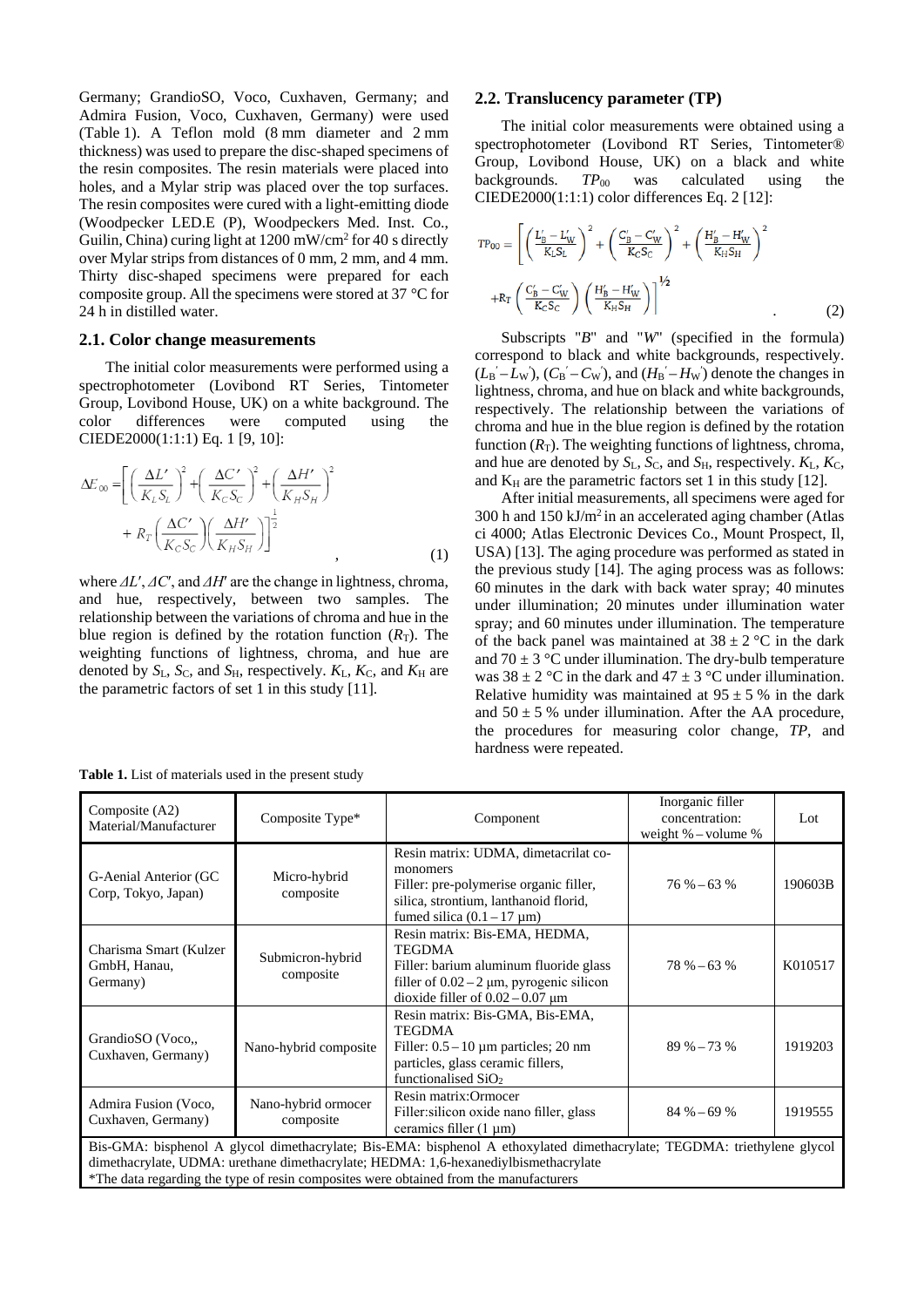#### **2.3. Statistical analyses**

Statistical analyses were performed using SPSS Statistics for Windows, Version 22.0 (IBM Corp., Armonk, NY, USA). The data were checked for normal distribution (Kolmogorov-Smirnov test), and homogeneity (Levene Test). Tukey's test for post hoc analysis was used for multiple comparisons. Color change and translucency change were considered as dependent variables within the model. The  $\Delta E_{00}$  and  $\Delta T$ P data were analyzed using twoway analysis of variance (two-way ANOVA). It was tested whether the color change or translucency change after aging differs according to the effect of composite, distance and interaction of composite distance. Partial eta squared  $(\eta^2)$ values are a statistical measure used to rank the effect of independent variables on dependent variables. The effect of composite, distance, composite and distance combinations on the dependent variable was also shown with partial eta squared (effect size). It was used to show the level of the main effect or the effect of the interaction on the dependent variable. If the interaction between distance and composite was not significant, the color change or translucency change values of the analyzed variables on the main effects were evaluated by examining the total values (if the main effect was significant), and the significances were shown in the tables. The significance level was determined to be  $p < 0.05$ .

## **3. RESULTS AND DISCUSSION**

The two-way ANOVA results of the main effects and interactions between distance and composite on color change are shown in Table 2. No significant difference was found between distance and composite interaction  $(p = 0.394)$ .

The main effect of independent variables (distance, composite) on the color change values was significant (*p* values  $0.003$  and  $< 001$ , respectively) (Table 2). The color change at 0 mm and 2 mm distance was similar, but a higher color change was found at 4 mm distance. Color changes differed significantly between the materials. The highest and lowest color changes were observed in the G-Aenial Anterior and Charisma Smart, respectively. No difference was observed between Charisma Smart and Admira Fusion (Table 3).

The interaction of distance and composite on translucency change is shown in Table 4. No significant difference was found between distance and composite interaction ( $p = 0.846$ ). The main effect of the independent variable (distance) on the translucency change values was significant  $(p = 0.041)$  (Table 4). The main effect of the independent variable (composite) on the translucency change values was significant ( $p = 0.409$ ) (Table 4).

Translucency changes at 2 mm and 4 mm distances were similar, but lower translucency changes were observed at 0 mm. While the translucency changes values of G-Aenial Anterior were observed as high, the translucency change values of Charisma Smart were observed as low. However, the translucency change did not differ significantly between the composite materials (Table 5).

The optical properties of the composite resins used for aesthetic restorations should not be affected by polymerization distance. In this study, the interaction of distances and composite types did not affect color and translucency changes. However, it exhibited a significantly high color change at a 4 mm light-curing distance (Table 3). A previous study reported acceptable perceptibility and acceptability thresholds of 0.81 and 1.77, respectively [10]. In our study, the tested resin composites generally showed above the perceptibility and acceptability thresholds (Fig. 1). However, Charisma Smart showed below acceptability thresholds of light-curing distances of 0 mm and 2 mm, and Admira Fusion showed acceptability thresholds of the light-curing distance of 0 mm. The color change of composite resins can vary depending on many factors, such as material content, resin matrix, filler composition, matrix-fill interface, degree of polymerization, finishing, and polishing methods [15].

| Source                                                                | Type III | df | Mean square |        | Sig.  | $\eta^2$ (effect size) |  |
|-----------------------------------------------------------------------|----------|----|-------------|--------|-------|------------------------|--|
| Distance                                                              | 7.394    |    | 3.697       | 6.210  | 0.003 | 0.103                  |  |
| Composite                                                             | 33.356   |    | 11.119      | 18.676 | < 001 | 0.342                  |  |
| Distance * composite                                                  | 3.772    |    | 0.629       | 1.056  | 0.394 | 0.055                  |  |
| R squared = .413 (adjusted R squared = .354)                          |          |    |             |        |       |                        |  |
| df: degree of freedom, F: Two-way analysis of variance test statistic |          |    |             |        |       |                        |  |

**Table 2.** Two-way ANOVA results for color change main effects (composite, distance and interactions between composite and distance

**Table 3.** Means and standard deviations for *ΔE*00. The total data in the column indicates the composites, and the total data in the row indicates the distances

|                                                                        | $0 \text{ mm}$           | $2 \text{ mm}$             | 4 mm            | Total                        |  |  |
|------------------------------------------------------------------------|--------------------------|----------------------------|-----------------|------------------------------|--|--|
| <b>G-Aenial Anterior</b>                                               | $2.99 \pm 0.80$          | $3.13 \pm 0.44$            | $3.17 \pm 0.65$ | $3.10 + 0.63^{\rm A}$        |  |  |
| Charisma Smart                                                         | $1.39 \pm 0.68$          | $1.52 \pm 0.58$            | $2.42 + 1.74$   | $1.78 \pm 1.18^{\circ}$      |  |  |
| GrandioSO                                                              | $2.12 + 0.39$            | $2.15 \pm 0.37$            | $2.39 \pm 0.43$ | $2.22 + 0.40^{\rm B}$        |  |  |
| <b>Admira Fusion</b>                                                   | $1.40 + 0.85$            | $1.88 \pm 0.34$            | $2.32 + 0.67$   | $1.87 + 0.74$ <sup>B,C</sup> |  |  |
| Total                                                                  | $1.98 + 0.95^{\text{a}}$ | $2.18 + 0.79$ <sup>a</sup> | $2.58 + 1.03^b$ | $2.25 + 0.95$                |  |  |
| A, B, C represent statistically significant differences in each column |                          |                            |                 |                              |  |  |
| a, b represent statistically significant differences in each row       |                          |                            |                 |                              |  |  |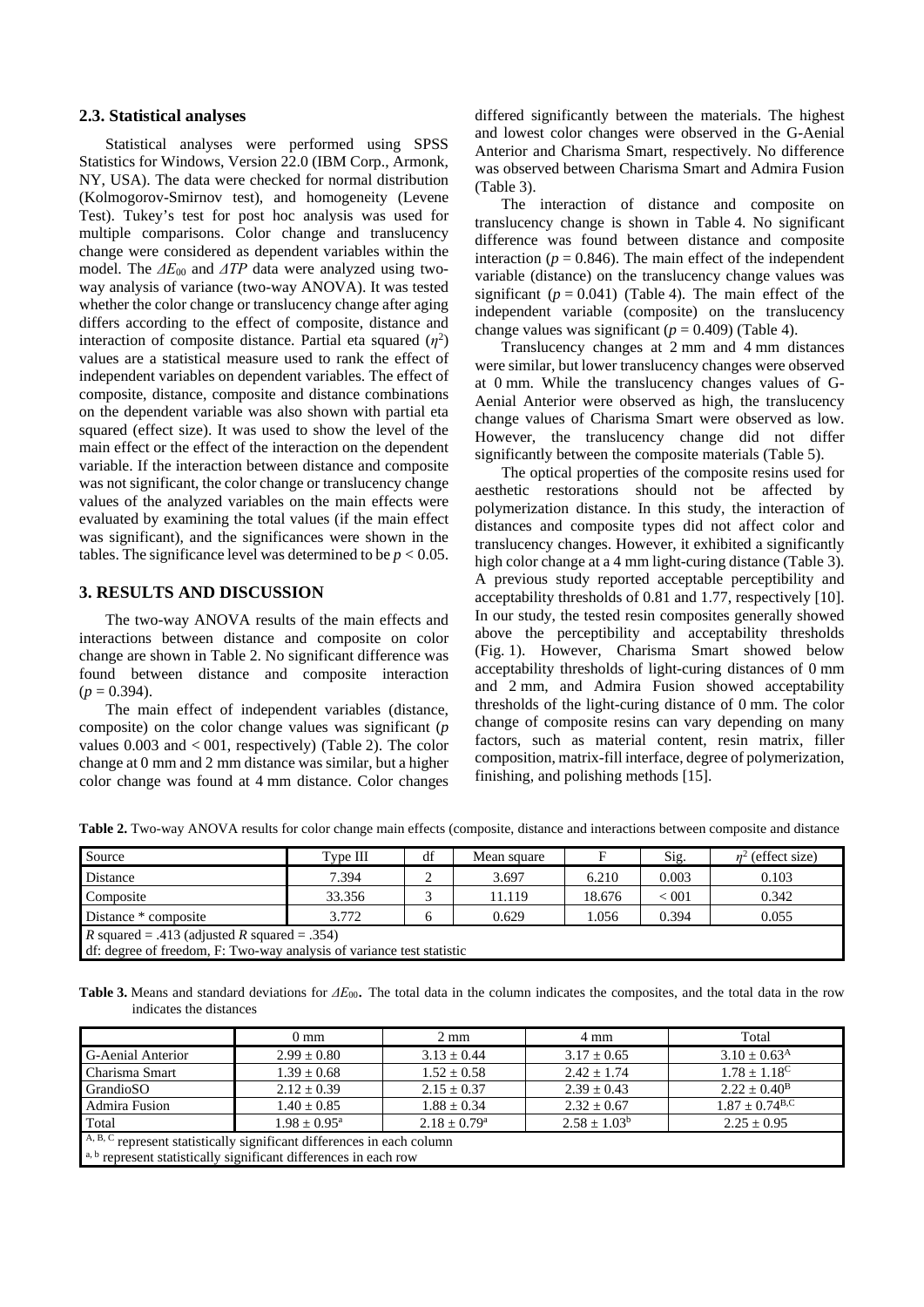**Table 4.** Two-way ANOVA results for translucency change main effects (composite, distance) and interactions between composite and distance

| Source                                                                | Tvpe III | df | Mean square |       | Sig.  | $n^2$ (effect size) |
|-----------------------------------------------------------------------|----------|----|-------------|-------|-------|---------------------|
| Distance                                                              | 9.874    |    | 4.937       | 3.280 | 0.041 | 0.057               |
| Composite                                                             | 4.389    |    | .463        | 0.972 | 0.409 | 0.026               |
| Distance * composite                                                  | 4.037    |    | 0.673       | 0.447 | 0.846 | 0.024               |
| <i>R</i> squared = .101 (Adjusted <i>R</i> squared = .010)            |          |    |             |       |       |                     |
| df: degree of freedom, F: Two-way analysis of variance test statistic |          |    |             |       |       |                     |

Table 5. Means and standard deviations for *TP* and *ΔTP* (baseline minus after accelerated aging) of the tested materials. *ΔTP* (*TP*<sub>B</sub> – *TP*<sub>A</sub>); the subscript B is related to *TP* value obtained at the before AA whereas the subscript A refers to *TP* after AA. The total data in the column indicates the composites, and the total data in the row indicates the distances

|                                                                  | $0 \text{ mm}$        | $2 \text{ mm}$         | 4 mm            | Total           |  |  |
|------------------------------------------------------------------|-----------------------|------------------------|-----------------|-----------------|--|--|
| <b>G-Aenial Anterior</b>                                         | $0.46 + 1.24$         | $1.25 + 1.12$          | $1.39 + 1.50$   | $1.03 + 1.32$   |  |  |
| Charisma Smart                                                   | $0.82 + 1.21$         | $0.90 + 1.08$          | $1.02 + 2.12$   | $0.91 + 1.49$   |  |  |
| GrandioSO                                                        | $0.33 \pm 0.51$       | $0.46 + 0.79$          | $0.77 + 0.78$   | $0.52 + 0.70$   |  |  |
| <b>Admira Fusion</b>                                             | $0.18 + 1.24$         | $0.72 + 1.28$          | $1.42 \pm 1.05$ | $0.77 \pm 1.26$ |  |  |
| Total                                                            | $0.45 + 1.08^{\circ}$ | $0.84 \pm 1.08^{a, b}$ | $1.15 + 1.42^b$ | $0.81 + 1.23$   |  |  |
| a, b represent statistically significant differences in each row |                       |                        |                 |                 |  |  |



**Fig. 1.** Mean and standard deviation values for color change with different interactions of variables (composite, distance and compositedistance). Capital letters indicate the differences between the total color change values of each distance group. Lower letters indicate the differences between the total color change values of each composite group. There is no difference between the same letters

In this study, the samples were not polished, and a Mylar strip was used during light polymerization for standardization of the samples. The AA procedure imitates oral conditions, claiming that 300 h of weathering in a weather-O-meter equals 1 year of clinical service intraorally [16]. The AA imitates the effect of prolonged exposure to environmental factors, such as differences in light, temperature, and moisture [17]. For a color change; the main effect (partial eta squared) for the distance variable was  $\eta^2$  = 0.103, while the main effect for the composite was  $\eta^2 = 0.342$  (Table 2). The effect of the composite was obtained higher than that of the distance effect. These findings indicate that the composite resin content has a greater effect on color change and can be attributed to the material contents. Admira Fusion and Charisma Smart showed the lowest color change after AA. Celik et al. [8] reported that submicron-hybrid composites exhibited less color change than nano-hybrid composites. Charisma Smart contains Bis-EMA, HEDMA, TEGDMA, and barium

aluminum fluoride glass filler and may be more resistant to color changes caused by AA due to its content. Admira Fusion contains ormocer and does not contain any other monomers. It contains inorganic-organic copolymers and inorganic silanated filler particles, which are stated as threedimensionally cross-linked copolymers [18]. Khosravi et al. [19] reported that the color stability of the nano-filled resin composite is more resistant than the micro-hybrid composite. In our study, the G-Aenial Anterior showed the highest color change after AA. This microhybrid material contains UDMA (Bis-GMA-free). Previous research reported that this monomer prone to yellowing after AA [4]. This color change may have been more severe due to the larger particle size as well as the interaction of AA with the monomer structure in this material. However, a smaller fillers size does not necessarily equate to a low level of discoloration [20]. In aesthetic restorative materials, color changes are associated with matrix and filler compositions and contents, macroscopic phenomena, pigments, the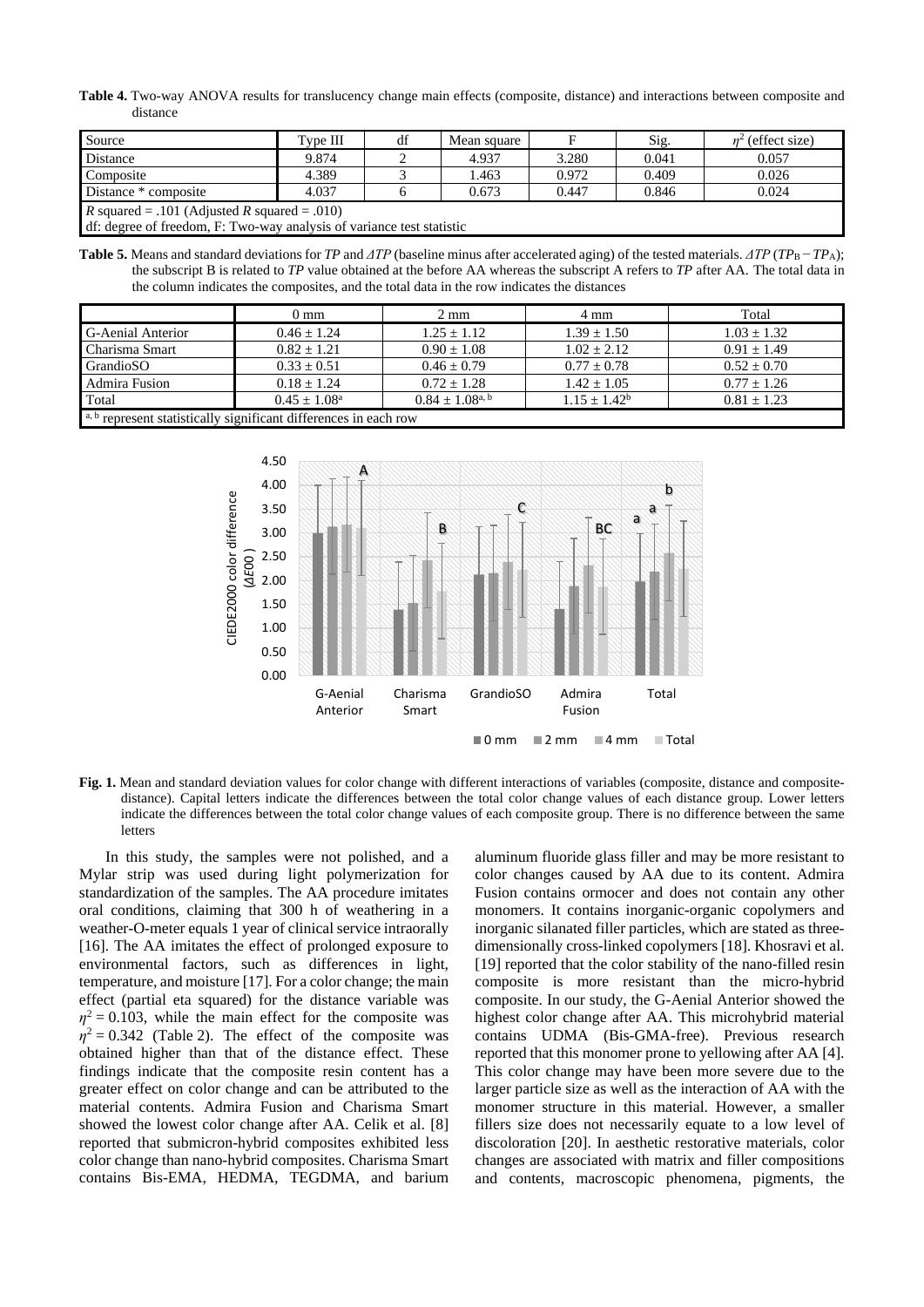concentration or type of activator, initiator, inhibitor, and oxidation of unreacted carbon-carbon double bonds [8]. The degradation of residual amine and oxidation of residual unreacted carbon-carbon double bond result in the yellowing of resin materials [20]. Unreacted amine concentrations were not measured in the resins in this study, as the increased yellowing of nano-containing composites is presumed to be due to a lower degree of conversion or AA. Therefore, discoloration is related to many factors.

The *TP* of a material is defined by its difference in color on a black and white backgrounds [4]. The translucency of a material is related to the extent or abundance of absorption, light scattering, resin matrix, filler particle, and dye in the material [21]. Since accelerated aging influences the filler particles related to the reflection and transmission of light by changing the perception of translucency, it can be assumed that inter-material differences in translucency can be explained by differences in refractive index values [4]. In our study, the translucency values decreased the resin composites. However, there were no significant differences in *ΔTP* values among the tested composites (Table 5). This finding is similar to the results of the previous study's finding that AA did not affect *ΔTP* values [4]. For translucency change; the main effect (partial eta squared) for the distance variable was  $\eta^2 = 0.057$ , while the main effect for composite was  $\eta^2 = 0.026$  (Table 4). The effect of distance was obtained higher than that of the composite effect. These findings indicate that the polymerization distance has a higher effect on the translucency change than the composite contents. The *ΔTP* was not significant between 0 mm and 2 mm, but a higher *ΔTP* was observed at 4 mm. The curing distance may have affected the degree of conversion in the materials. In this study, the G-Aenial Anterior with micro-hybrid content showed high *ΔTP* values. A decrease in the size of the filler particles was observed in hybrid composites containing microparticles, and light penetration decreased as the small particles emitted light [22]. GrandioSO with ormocer content showed low *ΔTP* values. However, no difference was observed between the translucency change values of the analyzed materials. After AA, a decrease in the translucency of the materials was observed. The high temperature during accelerated aging may have caused a change in the refractive index of the matrix, increasing the degree of transformation [15]. In our study, as a result of increased scattering, it made the material less translucent. Since AA affects the filler particle responsible for the reflection and transmission of light, altering the perception of translucency, it can be assumed that translucency is altered by changing the refractive index. In contrast with the results of a previous study, [23] in our study, composite resins did not show significant changes in translucency after AA.

Based on our results of this study, the effect of composite, distance, composite and distance combinations were evaluated and was also shown with effect size. Furthermore, the interaction of distances and composite types did not affect color and translucency changes. The aging procedure was applied to imitate the effects of prolonged exposure to oral conditions. The optical properties (color and translucency changes) of the materials after accelerated aging were evaluated in vitro. Patient habits and brushing, saliva in the mouth, temperature

changes, and pH level can also affect the properties of resin composites. These factors can affect color difference values. The efficacy of different polymerization devices may be different; therefore, the optical properties of the materials may vary. However, this study suggests a trend that should be confirmed by future studies.

## **4. CONCLUSIONS**

Within the limitations of this study, among the resin composites, increasing the light-curing distance can lead to deterioration of color stability and a tendency to decrease translucency. It was observed the micro-hybrid composite had a higher color change tendency and the submicronhybrid composite preserved its color stability. Clinicians should position the light-curing device as close to the material as possible.

#### *Acknowledgement***s**

The author would like to thank Voco donating their products.

#### **REFERENCES**

- 1. **Teimourian, H., Farahmandpour, N., Zali Moghadam, M., Pouyanfar, H., Panahandeh, N.** Effect of Light Intensity and Curing Time on Color Stability of a Methacrylate-Based Composite Resin Using an LED Light-Curing Unit *Avicenna Journal of Dental Research* 11 (3) 2019: pp. 83 – 88. https// doi.org/10.34172/ajdr.2019.16.
	-
- 2. **Razavi, S., Esmaeili, B., Amiri, H., Pakdaman, M., Bijani, A.** Color Stability of a Microhybrid Resin Composite Polymerized with LED and QTH Light Curing Units *Journal of Dentomaxillofacial Radiology, Pathology and Surgery* 2 (4) 2013: pp. 7 – 14. https:// doi.or[g/10.18869/acadpub.3dj.2.4.7](http://dx.doi.org/10.18869/acadpub.3dj.2.4.7)
- 3. **Vidal, M.L., Pecho, O.E., Xavier, J., Della Bona, A.** Influence of the Photoactivation Distance on the Color and Whiteness Stability of Resin-based Composite after Bleaching and Aging *Journal of Dent*istry 99 2020: pp. 103408.

https://doi.org/10.1016/j.jdent.2020.103408

- 4. **Dantas, D., Mathias-Santamaria, I., Borges, A., Torres, C., Caneppele, T.** Effects of Artificial Accelerated Aging on the Optical Properties of Resin Composites *Bioscience Journal* 34 (2) 2018: pp. 505 – 513. https://doi.org/10.14393/BJ-v34n2a2018-39497
- 5. **Ozan, G., Sar-Sancakli, H., Tiryaki, M., Bayrak, I.** Effect of Light Curing Modes on the Color Stability of a Nanohybrid Composite Immersed in Different Beverages *Odovtos International Journal of Dental Sciences* 22 (2) 2020: pp.  $72 - 83.$

https://dx.doi.org/10.15517/ijds.2020.38726

- 6. **Ameye, C., Lambrechts, P., Vanherle, G.** Conventional and Microfilled Composite Resins. Part I: Color Stability and Marginal Adaptation *The Journal of Prosthetic Dentistry* 46 (6) 1981: pp.  $623 - 630$ .
- 7. **Diab, R.A., Yap, A.U., Gonzalez, M.A.G., Yahya, N.A.** Impact of Light-curing Distance on the Effectiveness of Cure of Bulk-fill Resin-based Composites *Saudi Dental Journal*  33 (8) 2021: pp. 1184 – 1189. https://dx.doi.org/10.1016/j.sdentj.2021.01.003.